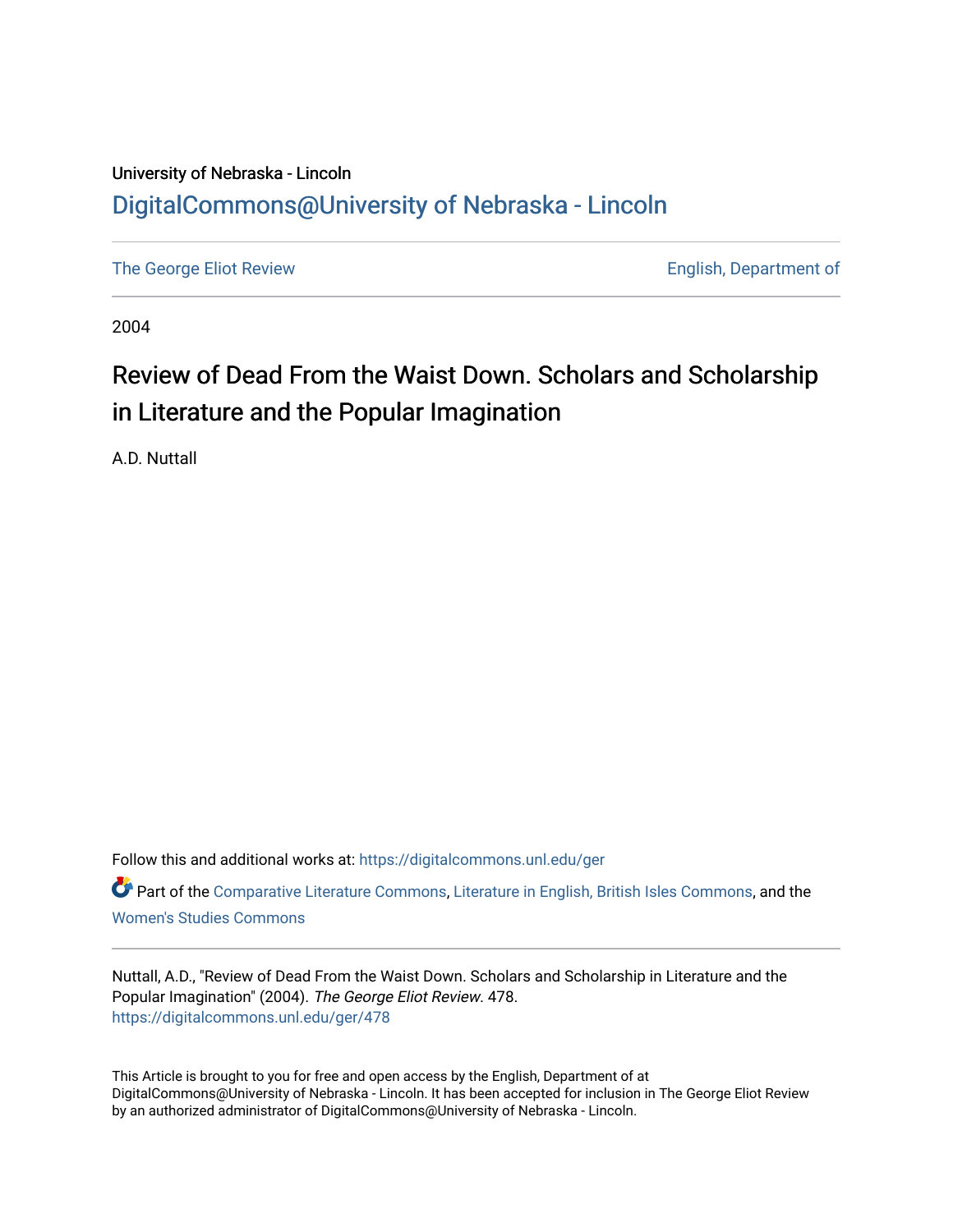## A. D. Nuttall, *Dead From the Waist Down. Scholars and Scholarship in Literature and the Popular Imagination* (Yale University Press, 2003). pp. xii + 228. ISBN 0 300 09840 5

In this book, which derives its title from Browning's poem 'A Grammarian's Funeral', Professor Nuttall seeks to explore the profound change that he believes took place in the popular conception of scholars ('Knowers') and scholarship between the Renaissance when Faustus was seen as an excitingly powerful figure, definitely 'sexy' as the current phrase goes, and the Nineteenth Century when the scholar became a representative of 'sexless deathliness'. Nuttall believes that a qualification needs to be made, however, in that from Francis Bacon onwards the Knower figure was split into two, the scientist and the scholar, with the former retaining elements of Faustian glamour and still being 'sexually charged'. Thus in *Middlemarch* Lydgate is 'sexy' whereas Mr Casaubon emphatically is not; as Faust damns himself for Helen of Troy so Lydgate blights his life for Rosamond. Nuttall explores his theme through a series of linked essays. The first, labelled 'Introduction', is on Browning's poem connecting it with Erasmus's *Praise of Folly* (as did the great American literary scholar R. D. Altick in an important essay on the poem published in 1965 to which Nuttall makes no reference). The second discusses Eliot's characterization of Mr Casaubon. The third deals with the Victorian scholar and Rector of Lincoln College, Oxford, Mark Pattison, who has often been taken (though emphatically not by Gordon Haight) as Eliot's model for her Casaubon. The fourth is on the celebrated Renaissance humanist Isaac Casaubon, of whom Pattison wrote a life. Finally, the 'Conclusion' considers A. E. Housman, approached through Tom Stoppard's 1997 play ('a work of breathtaking brilliance') *The Invention of Love* in which in his presentation of Housman Stoppard re-integrates sexual passion, albeit unfulfilled, and high scholarship.

In the course of this densely-written book we find a number of *apercus* and suggestive critical comments on points of details, e.g., the improbability that such a narrow pedant as Mr Casaubon should conceive of so vast an enterprise as 'The Key to All Mythologies': instead of 'editing a text by another, more creative, hand' or 'producing a series of small-scale nitpicking articles on points of fact ... he is writing *The Golden Bough!'* Nuttall goes on, however, to make the fascinating point that Eliot makes Mr Casaubon's project a reversal of the historical Casaubon's greatest achievement, namely his triumphant scholarly refutation of mystical Hermetic theories about an 'original untainted philosophical and theological truth': Mr Casaubon 'espouses an essentially irrational doctrine of gradually adulterated purity that his namesake had destroyed, seemingly for all time'. All extremely interesting ('a dreadful word, that "interesting"', comments Nuttall when castigating the 'matey neutrality' now so often shown by university teachers towards their students' work) but we tend to lose sight of his main argument as he thus develops some notable subsidiary issue, or, less profitably, indulges in the kind of literary free-association game to which he seems prone - entirely understandably, one has to say, given the evident width and depth of his literary knowledge. The comparison of Mr Brooke's dinner party at the beginning of *Middlemarch* to the Gloucestershire scene in *I Henry IV,* for example, that Brooke's mention of Sir Humphrey Davy might be echoing the name of Justice Shallow's servant, etc., strikes me as more than a little strained, and one's head does begin to spin rather at another point as Nuttall's critical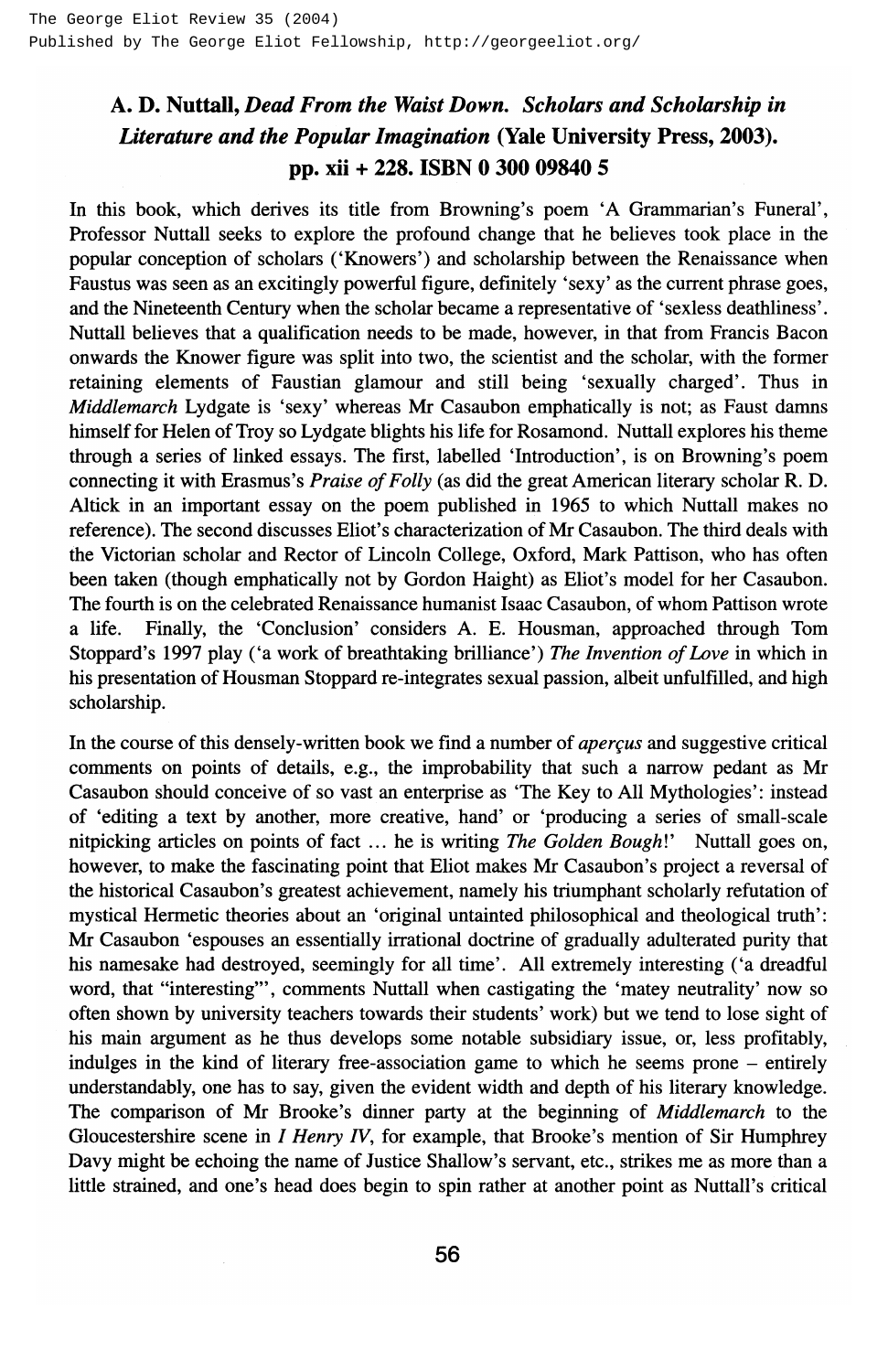analysis segues from Dorothea in Rome to Chaucer's Criseyde, Tess of the D'Urbervilles and Sue Bridehead, or at yet another when his discussion of Mr Casaubon's proposal letter to Dorothea leads him on to the invocation of Shakespeare's Angelo ('one catches an altered echo'), Dorothy L. Sayers, *lane Eyre* and Daphne Du Maurier. A propos of Dorothea in Rome, and her marriage with Casaubon generally, Nuttall finds himself wanting 'to know more than George Eliot is prepared to tell us about what happened in bed between these unhappy persons, in Rome and at Lowick Manor'. He seems surprisingly unaware of Barbara Hardy's groundbreaking discussion of this very topic in her book *The Appropriate Form* (1964), in one chapter of which she illuminates the various subtle ways in which Eliot suggests to the reader that poor Mr Casaubon is, in fact, impotent.

Nuttall canvasses again the much-discussed question of whether or not Mark Pattison and his young wife served George Eliot as models for Casaubon and Dorothea and one thinks how grandly irritated Gordon Haight would be if he could know that this 'canard', as he called it, was still flapping its wings. Nuttall inclines towards the late Warden Sparrow's view that George Eliot's and G. H. Lewes's 1870 visit to the Pattisons in Oxford did help to inspire the creation of Casaubon and Dorothea but misses a trick when he says 'the dates are slightly wrong' because Eliot had already begun writing *Middlemarch* before the Oxford visit and *Middlemarch* 'begins with Dorothea Brooke and Mr Casaubon'. It does indeed so begin in the novel as published but, as Jerome Beaty long ago showed in his *'Middlemarch 'from Notebook to Novel,* George Eliot first began writing her novel of provincial life in July 1869 with Lydgate, the Vincys, Bulstrodes and others, and it was not until December 1870, after the Oxford visit, that she embarked on what was first envisaged as another story altogether entitled 'Miss Brooke', introducing the characters of Dorothea and Mr Casaubon, but which she shortly afterwards spliced together with the original 'Middlemarch'. Nuttall has no difficulty in finding passages in Pattison's *Memoirs* (written after *Middlemarch* had been published) that make him sound like Eliot's Casaubon but admits that there is never the slightest hint that Pattison may have once thought that his honoured friend had him in mind when she portrayed her agonizingly self-conscious failed scholar. **In** fact, he ends up by arguing, sensibly enough, that 'thousands of percepts and memories' must have gone into Eliot's creation of Casaubon and it is far too reductive to see him simply as a portrait of Pattison (one might say the same of Haight's tetchy insistence that it was unforgiven Dr Brabant she was depicting).

Here again, as in the long stretches of discussion of academic life in Pattison's Oxford (modern dons have to work much harder, we gather - 'quite recently', writes Professor Nuttall, 'I remember reflecting with relief that I could *just* keep Christmas Day completely clear'), we tend to lose sight of the central argument of the book, any satisfactory development of which would surely require a wider scope of reference than we find here. Some account would need to be taken, for example, of such things as Scott's creation of the super-pedant Dr Jonas Dryasdust and Carlyle's use of this figure in Sartor Resartus, of *Frankenstein,* of the mockery by Dickens and others in the l830s of the British Association for the Advancement of Science, of Dickens's presentation of Dr Strong in *David Copperfield* and Peacock's of Dr Opimian in *Gryll Grange,* of how and why Macaulay's highly research-based *History of England* achieved best-seller status, and so on.